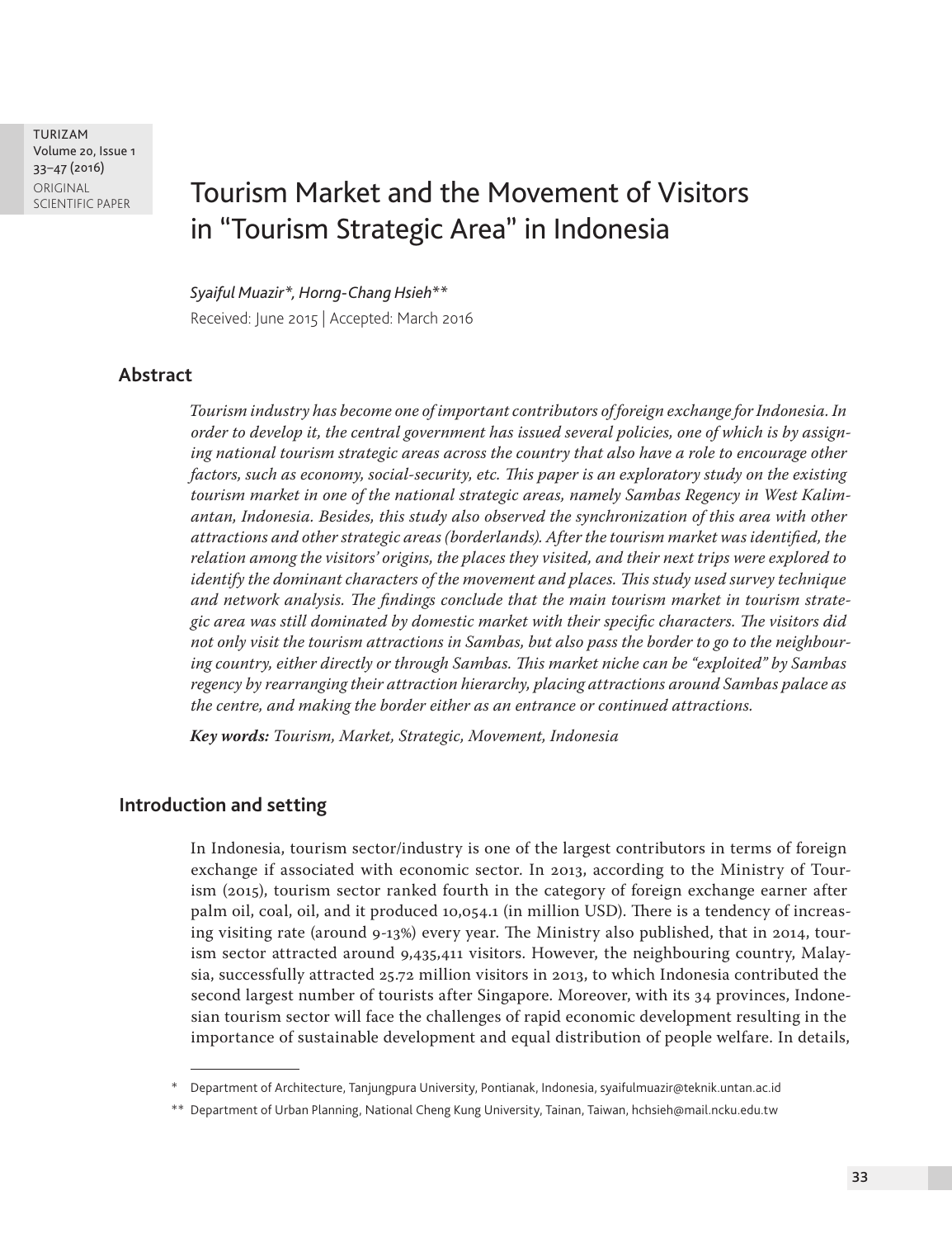the problems faced by Indonesian tourism sector summarized inside the Ministry of Tourism Strategic Plan 2010-2014 are (1) lacking readiness of the tourist destinations to compete in the global market, (2) limited availability and utilization of information communication technology (ICT), (3) low quality and quantity of human resources, (4) minimum investment in tourism sector, and (5) lack of public and private partnerships. Based on these conditions, the central government through Government Regulation has issued a National Tourism Development Master Plan (2010-2015) which is the "interpretation" of Tourism Law (2009). In this regulation, the government has developed a number of tourism development instruments; one of them is National Tourism Strategic Areas (NTSA), distributed in 88 locations around the country. NTSA are the areas that have the main function or tourism potentials which are assumed to have important influences on other aspects, such as economic, social, culture, natural resources, environment, and defence and security. Of 88 strategic areas in Indonesia, two are situated in West Kalimantan: (1) Sambas area and (2) Sentarum Lake area. Interestingly, when synchronized with the National Spatial Plan, these tourism strategic areas are adjacent with the National Strategic Activity Centre (NSAC) which is located in the border area in the same regency (Sambas and Kapuas Hulu regency). NSAC is an urban area that is designated to encourage the development in the State's border areas. In terms of the closeness of the tourism strategic areas and the "entrance" or border areas, a potential tourism attraction and an international market (Sarawak-Malaysia and Brunei Darussalam) are real opportunities.

This study is a case study conducted in a national tourism strategic area of Sambas regency in West Kalimantan province, Indonesia. Sambas regency is located in northern part of West Kalimantan with a total area of 6,395.70 sq. km or about 4.36% of the total area of West Kalimantan (146,807 sq. km). Sambas Regency is divided into 19 districts and 183 villages with the northern and eastern parts of it facing Sarawak-Malaysia. According to the national spatial plan, Sambas has designated as a regional activity center which serves the activities at the provincial or regional scale. Moreover, Paloh and Aruk are also designated as a national strategic activity centre which is defined as an urban area that serves to encourage the development in the border areas. Having been viewed from the closeness to the neighbouring countries (as the visitor source) and its tourism potential, Sambas is set as one of the strategic areas in tourism sector. The determination of Sambas as a tourism strategic area is based on its function and potential. A location is designated as a strategic area if it meets the criteria that the location/area has a significant impact on one or more aspects, such as economic, social, cultural development, the empowerment of natural resources, as well as defence and security matters.

This paper is a means to identify and recognise a tourism market in a tourism strategic area as well as its influence on the border area of the strategic district. This identification process is expected to provide inputs for tourism product development in tourism strategic area to meet the needs of the visitors. In addition, several indicators related to the visitors' expectation and motivation to go to other places were also explored. Finally, the movement of the visitors' and interests from the tourism strategic area to the border area was also explored which aimed to measure how much and how interesting the tourism attractions or appeals in the border area and the neighbouring country are according to the visitors.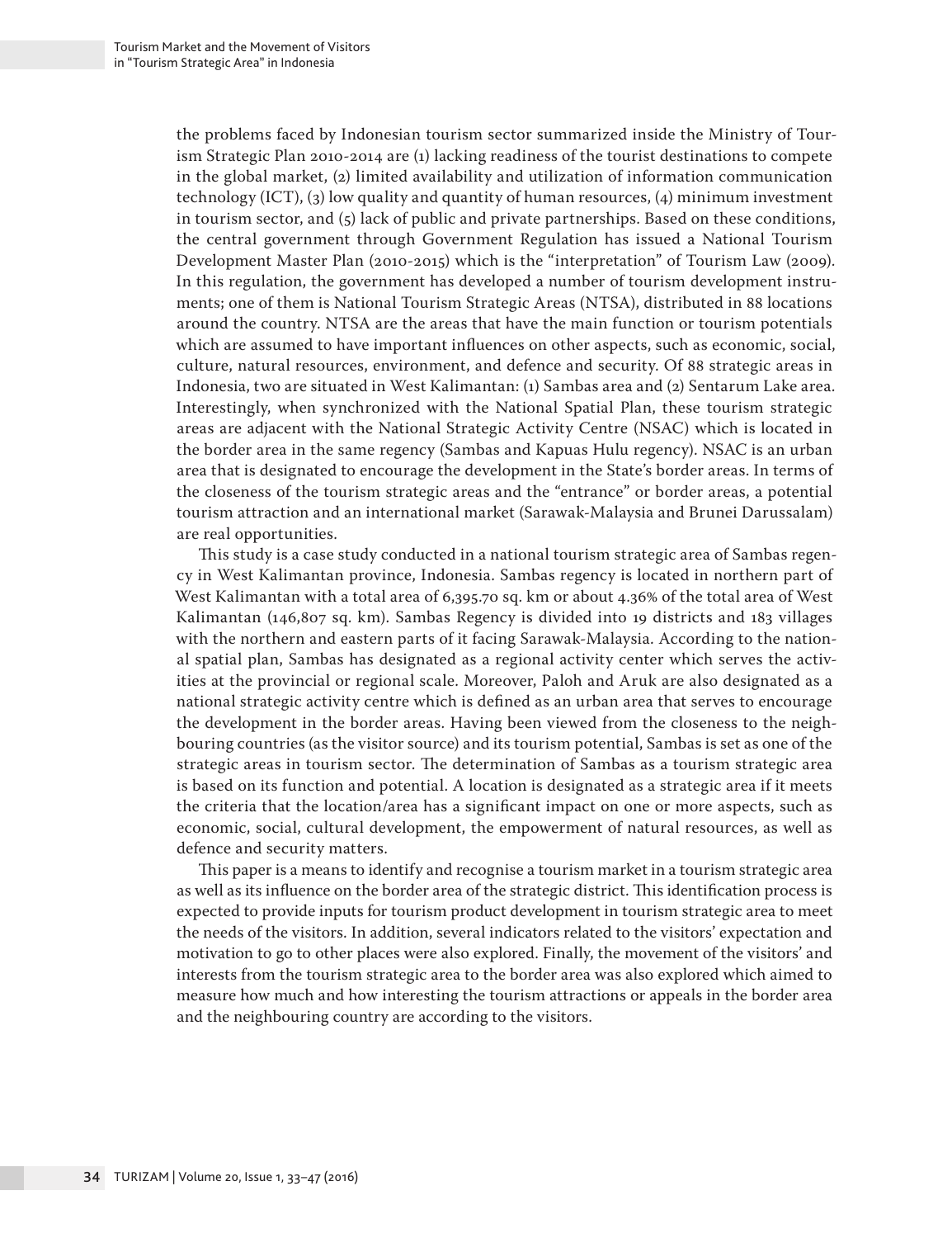# **Concept and theoretical framework**

### Tourism strategic area

According to "dictionary" definition, strategic is defined as helping to achieve a plan or as object or location with an advantage. If we explore further, according to Indonesian Spatial Plan (2008), strategic area is an area with the priority for spatial arrangement in consideration to its significant influence on the matters, such as national sovereignty, and state defence and security, economy, social, culture, and environment. Furthermore, under National Tourism Development Master Plan (2011), strategic (in tourism) area is also introduced as an area which has a function and potential to develop the tourism sector and has significant influence on many aspects, such as economic, social, culture, empowerment of natural resources, as well as defence and security. Adopting from several authors, Muazir and Hsieh (2014) listed several understandings about strategic area which can be defined as an important location, target of cooperation, prestigious place, rich and important place, and selective and oriented place. Recently there are 88 tourism strategic areas in Indonesia.



**Figure 1.** Tourism Strategic Areas in Indonesia and Study Site *Source: Government Regulation No. 50 (2011)*

## Tourism market and visitor movement

Tourism market and movement can be one of the methods to explore tourism activities. Movement patterns represent the sequence of movements by tourist/visitors from one-attraction to another (Xia et al. 2010), while market represents people who might to come. The importance of these two approaches is to understand tourist mobility that influences by their behaviour and how to accommodate it (Mckercher & Lau, 2008). Tourism can be defined as the processes, activities, and outcomes arising from the relationships and the interactions among visitors, suppliers, host government, host communities, and surrounding environment that are involved in the attracting and hosting the visitors (Goeldner & Ritchie, 2012). Meanwhile, market can be defined as the people who might want to buy something, or a part of the world where something is sold. From both definitions, it can be assumed that tourism market is the people who might be attracted by the attraction provided by the hosts. In tourism studies, the core questions are what makes visitors travel and what they enjoy (Silkes, 2012). Understanding the factors, such as socio-demographics, destination familiarity, motivation, and experience would help to identify the target markets. Besides, market sophistication has many specific and varied needs that can often only be acoomodated by a variety of destinations (Highet & Johnson, 1984). In the future, there will be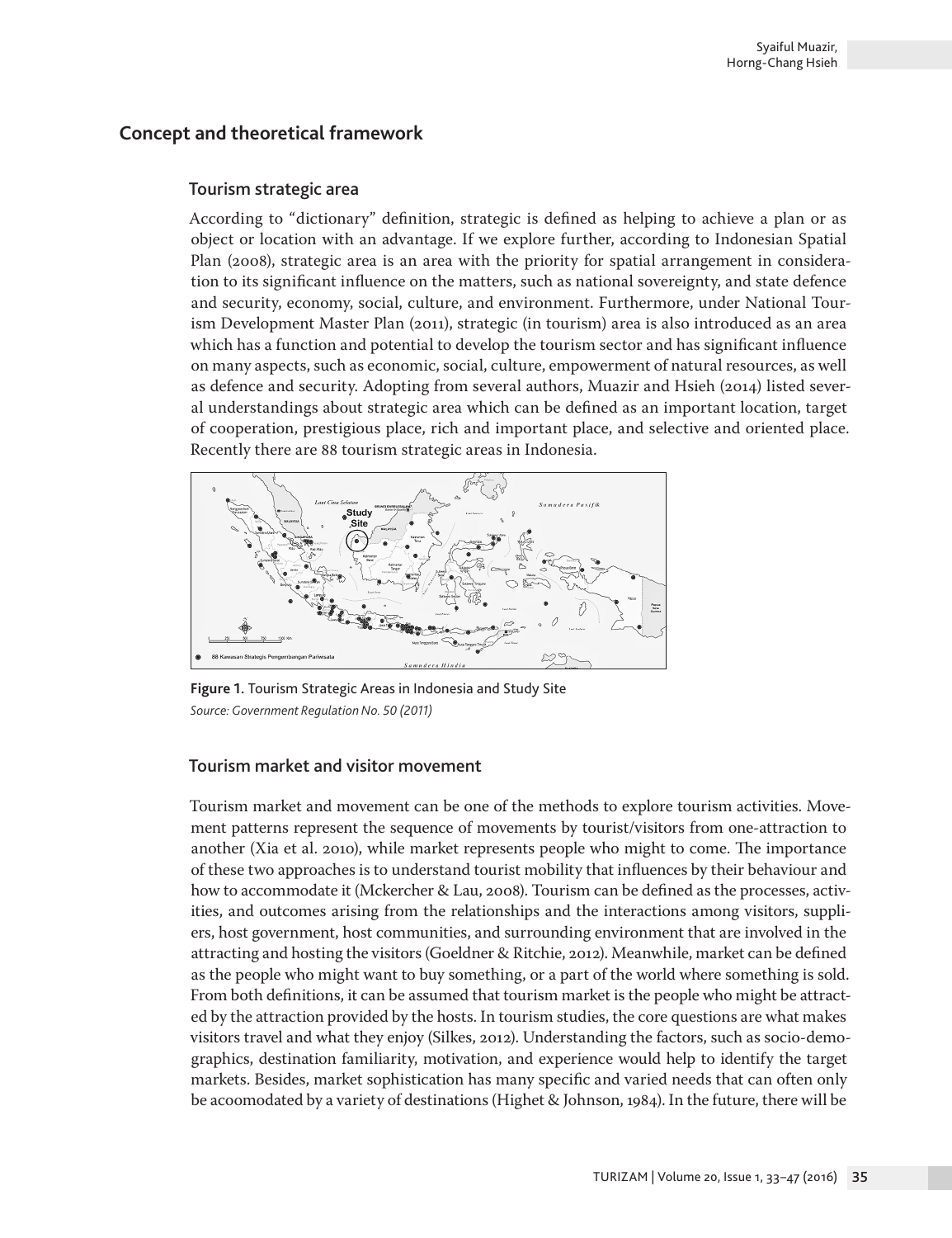many direct and indirect influences on the visitors to decide their trips, not just beach and events, but also novelty seeking (Yeoman, 2009; Chang et al., 2007). In the "classic" work, tourism markets examined the visitors' arrivals, tourism receipts, opportunities, and constraints (Buckley & Wit, 1987). Poon (in Perez & Sampol, 2000) argued that the tourism market had been segmented along demographic, socio-economic, and physiographic characteristics, including motivation, hobbies, opinions, and more. Kim et al. (2008) also mentioned that visitors' motivation and segementation could be based on demographic characteristics, such as sex, marriage, age, accompanying person, information, location, income, education level, and occupation.

Along with the information seeking about tourism market, one of the popular methods is by segmenting the market. Referring to Kim et al. (2010), as he cited from several authors, market segmentation had been commonly used to develop the understanding of the distinct characteristics of visitor segments. Several variables can be developed, such as demographics, socio-economics (occupation, income), geography, psychographics (motivation, interest), and behaviour (frequency of trips, activities). Besides, other variables such as the number of visitor arrivals, receipts, expenditure, market share to attraction, purpose of visit, source, most popular destination, norms and values, personality, and lifestyle can also be considered (Wade et al., 2001; Jie, 2001; Gonzalez & Bello, 2002). According to Armstrong & Kotler (2005), market segmentation is an activity to divide a market into distinct groups with distinct needs, characteristics, or bahavior who might require seperates products. Effective segmentation will also help to optimize the marketing activities as well as profitability (Richardson in McKercher, 2002). Market segmentation is considered as one of the most important strategic concepts to understand specific consuming characteristics. Good market segment consists of consumers with homogeneous needs and attitudes (Chen et al., 2010). Market segmenting makes use of different people who have different needs. The segmetation leads to a typology in which the grouping criteria are known in advance, such as sex, income, etc. (Dolnicar, 2002).

Tourism movement can be related with the concept of tours/trips inside the geographic element. According to Leiper (1979), tourist make temporary departure from the residance and become domicled in new lcoations, where spatially involves three elements, such as origin, destination, and transit. Continued by Masiero & Zoltan (2013); as they cited from Burton, tourist movement are motivated and concentrated by the availability of attractions and activities at the destination. From the movement information, the dominant location can be founded. The dominant movement patterns are the sequences or patterns that are used by tourist most frequently, which can provide information abour popular sites (Xia et at., 2010). Oppermann (1992) said that there are two components of (international) movement, which are movement between different locations and the stay of tourist at these locations. As cited by Bowden (2013) from Pearce's, tourist flow are a three-elements, which are origin-linkage-destination and takes into account three aspects of study, which are port of entry and departure, places visited and routes followed. One of the method to explore visitor movement is by knowing their network structure. According to Hwang et al. (2006), the concept of visiting several destinations during trip can be explored by trip patterns as network structures. They introduce centrality/centralization: betweenness centrality, closeness centrality, connectedness and cohesion, structure, and direction. The benefits from movement information are to understand visitor behavior for effective tourism management (Orellana et al., 2012), to develop attraction planning, development of accomodation nodes and transportation links (Smallwood et al., 2012), to develop scenarios and visualisation of directional travel flow (Holyoak & Carson, 2009), and overall, by understanding the movement within destination is the central understanding about how tourism works at the destination level (McKercher & Lau, 2008)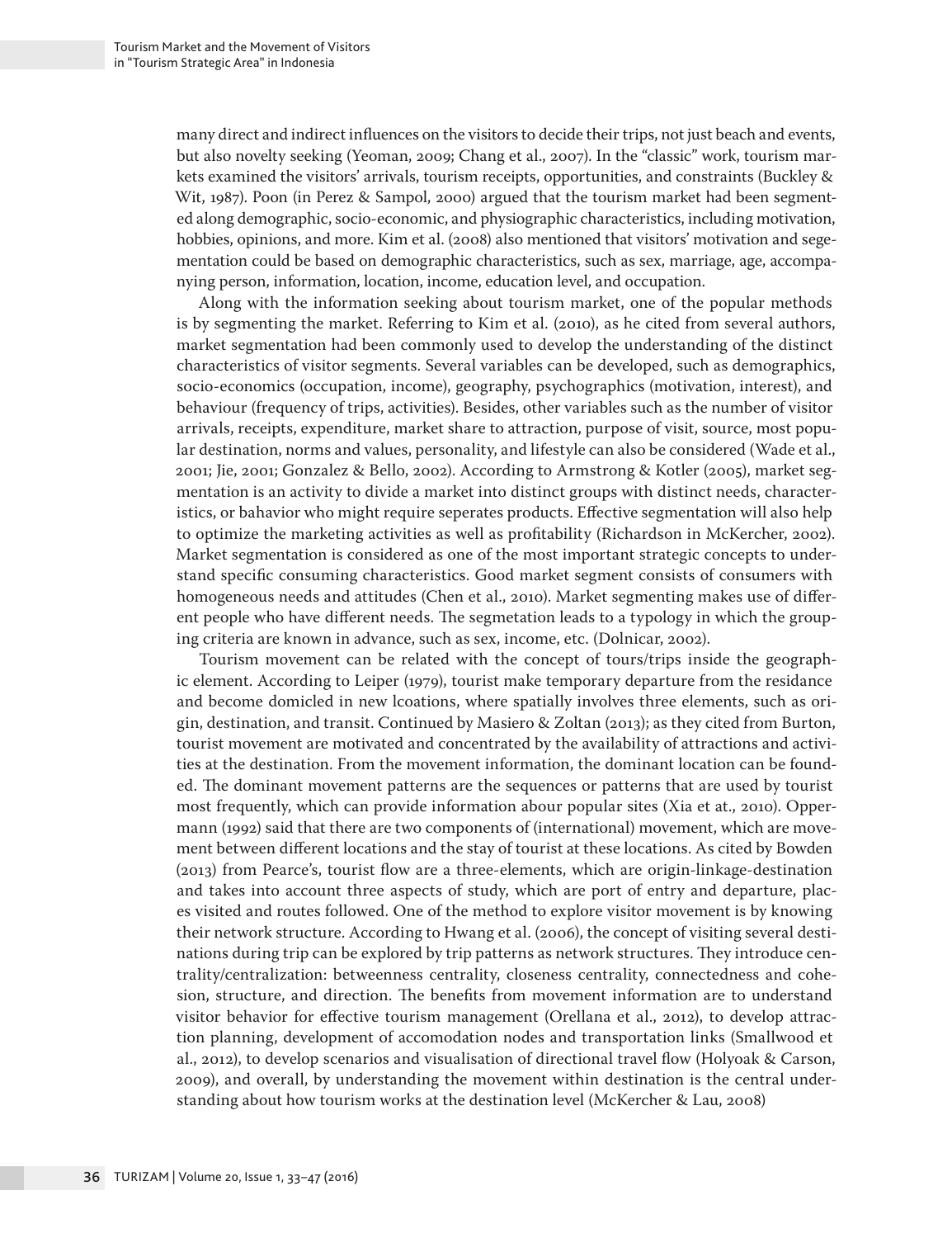# **Methodology**

To explore tourism market characteristics, we performed survey method by exploring several basic visitors' information, such as demographics, socio-economics, geography, psychographics, and behaviour. In collecting the primary data, survey method was used by distributing the questionnaires. Based on the number of visitors (tourists) who came to Sambas, we distributed 353 questionnaires consisting of two parts of questions. The first part of questionnaires derived from the general questions about common visitor characteristic variables, such as demographics, socio-economics, geography, psychographics, and behaviour. The second part of the questionnaires led the respondents to the questions about their experiences and expectations on the condition of tourism attractions in Sambas city. In addition, the movement of the visitors' travel experiences were also explored in part two by asking other attractions that they might want to visit or had visited based on their experiences in travelling to border area (inside Indonesia) or the neighbouring country. The emphasis of the above issues was "executed" through "geographical" concept approach by showing the "visitor traffic" from their origins, visited attractions, and experiences in visiting the border area or the neighbouring country. In addition to the primary data, we also conducted an interview with the local government as well as collected the documents as a cross validation for each data collected. The results from the questionnaires were compiled then translated using statistical software to be able to measure the trend frequency and distribution.

Adopted from previous part, tourism movement can be described where tourist move from their origin to destination and between destinations. To explored these trends, one of the method is by analyzing its network structure. Accordingly, we performed a network analysis using NodeXL (Smith et al., 2010) to investigate the relation or connection among the visitors' origins, visited tourism attractions, and other trips at the same time. Besides, the visitors' origins, experiences in going to the border area were also explored to understand their characteristics. The final part of this paper is a discussion on the findings in relation to the theoretical framework which is also a reflection of the writers opinions as well as the implications from findings.

This study was conducted in a tourism strategic area in Sambas district (as the capital city of the regency) centred at Sambas palace, central mosque, tombs, waterfront area, and several locations outside Sambas city, such as Sebedang Lake. All of the sites were renowned as Sambas' tourism attractions. The distribution of questionnaires was carried out in December 2014. Subsequently, the data compilation, processing, and analysis were finished afterwards up to year of 2015

#### Case study area

As one of the national tourism strategic areas, Sambas regency is located in the northern part of West Kalimantan with a total area of 6,395.70 sq. km, or approximately 4.36% of the total area of West Kalimantan (146,807 sq. km). Sambas regency is divided into 19 districts and 183 villages (Central Bureau of Statistic, 2014). The northern and eastern parts of Sambas are facing Sarawak-Malaysia. As one of the national strategic tourism areas, referring to the National Tourism Development Plan, Sambas regency development (strategic) area and potentials are divided into several districts; those are Sambas, Teluk Keramat, Jawai, Pemangkat, Selakau, and Tebas. Besides, being the tourism strategic area, as one of the border regencies in Indonesia, Sambas regency also has national strategic areas in terms of national spatial plan. Under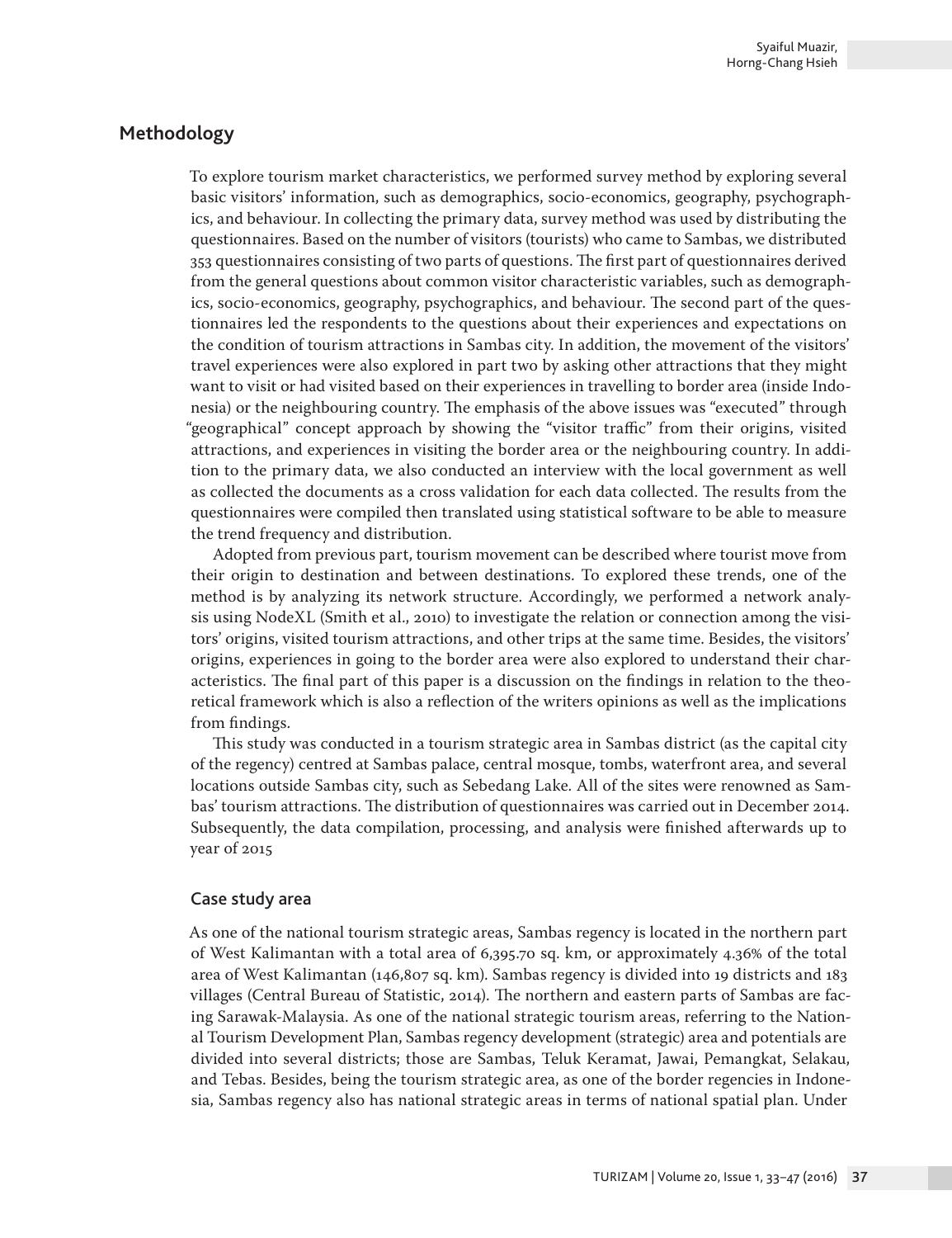

**Figure 2.** Tourism Strategic Areas in Sambas and National Strategic Activity Center *Source: Draft of Spatial Plan (2012-2032), Government Regulation No. 50 (2011)*

the national spatial structure by considering its location and influence, Paloh-Aruk area was designated as the national strategic activity centre which serves as an urban centre that encourages the development in border areas. This urban centre is determined based on several criteria, such as cross-border checkpoint, major transportation node, and centre to encourage the regional economic growth.

As one of the tourism strategic areas in Sambas regency, Sambas district is renowned for its "heritage" collections, such as palace, mosques, several tombs, and the river ambience (waterfront) that stretches along the city. The detailed description of Sambas district is described as follows in Table 1.

| N <sup>2</sup> | Profile                           | Amount/Description                                             |
|----------------|-----------------------------------|----------------------------------------------------------------|
| 1              | Area Cover                        | 246.66 sq. km                                                  |
| 2              | Number of Villages                | 18                                                             |
| 3              | Number of Population              | 46,589                                                         |
| 4              | <b>Population Density</b>         | 189 / sq. km                                                   |
| 5              | Number of Schools                 | Elementary: 32, Junior High School: 10, Senior High School: 10 |
| 6              | Number of Health Facilities       | Hospital: 2, Health center: 3, Village childbirth center: 16   |
| 7              | Number of Nurses                  | 30                                                             |
| 8              | Number of Doctors                 | 21                                                             |
| 9              | Main Tourism Potential            | Historical building, river view, tombs, art and craft          |
| 10             | Distance to Border area           | 90/92 km                                                       |
| 11             | Distance to Province Capital City | 225 km                                                         |

**Table 1.** Sambas District Profile

*Source: Sambas' Central Bureau of Statistic, 2015*

Sambas tourism strategic areas, as mentioned above, have several areas (in scale of districts) which are included as strategic areas. With the assignment of Sambas regency as a tourism strategic area, its several common and specific potentials and tourism strategic areas can be identified as follows in Table 2.

With its geographical location bordering with the neighbouring countries, Sarawak-Malaysia, Sambas regency with its strategic region would have benefit from a nearby source of inter-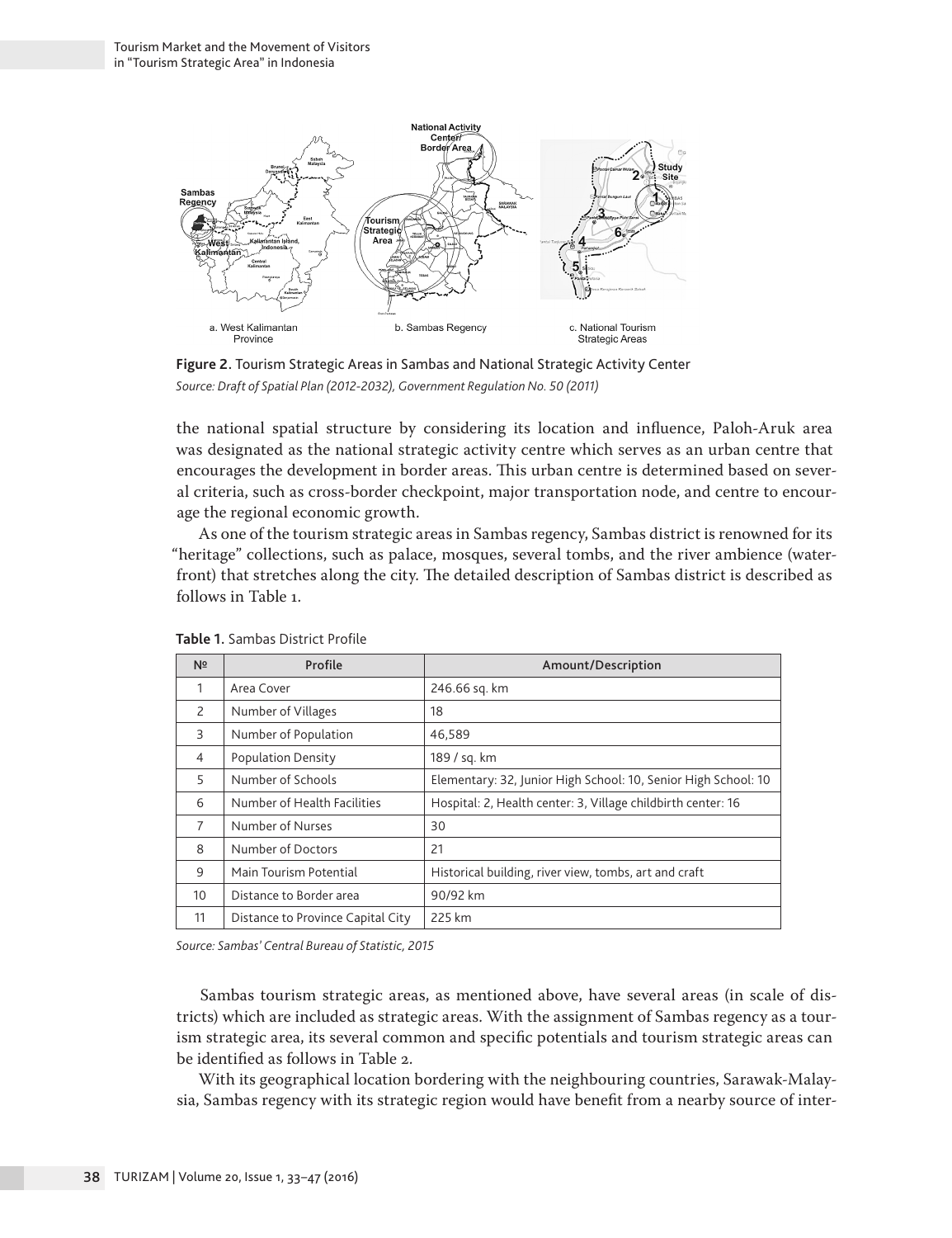| N <sup>2</sup>                                                                                                                                                                                                                                                                                                                                                                                                                    | <b>Districts</b> | Natural/Historical Tourism Potential |                                                                                                                                                                                                                                                                                                                                                                    | <b>Cultural Tourism Potential</b>                  |  |  |
|-----------------------------------------------------------------------------------------------------------------------------------------------------------------------------------------------------------------------------------------------------------------------------------------------------------------------------------------------------------------------------------------------------------------------------------|------------------|--------------------------------------|--------------------------------------------------------------------------------------------------------------------------------------------------------------------------------------------------------------------------------------------------------------------------------------------------------------------------------------------------------------------|----------------------------------------------------|--|--|
|                                                                                                                                                                                                                                                                                                                                                                                                                                   | Sambas           | Palace, mosque, river view           |                                                                                                                                                                                                                                                                                                                                                                    | Tombs, historical buildings, arts and crafts       |  |  |
| $\overline{\phantom{0}}$                                                                                                                                                                                                                                                                                                                                                                                                          | Teluk Keramat    | Plantation                           |                                                                                                                                                                                                                                                                                                                                                                    |                                                    |  |  |
| 3                                                                                                                                                                                                                                                                                                                                                                                                                                 | lawai            | Beach                                |                                                                                                                                                                                                                                                                                                                                                                    | Historical buildings, tombs                        |  |  |
| 4                                                                                                                                                                                                                                                                                                                                                                                                                                 | Pemangkat        | Beach                                |                                                                                                                                                                                                                                                                                                                                                                    | Tombs, historical and religion buildings, monument |  |  |
| 5                                                                                                                                                                                                                                                                                                                                                                                                                                 | Selakau          | Beach                                |                                                                                                                                                                                                                                                                                                                                                                    | Tombs, religion buildings                          |  |  |
| 6                                                                                                                                                                                                                                                                                                                                                                                                                                 | Tebas            | Cave, river view, hill               |                                                                                                                                                                                                                                                                                                                                                                    |                                                    |  |  |
| <b>General Tourism Potentials</b>                                                                                                                                                                                                                                                                                                                                                                                                 |                  |                                      | <b>General Tourism Constraints</b>                                                                                                                                                                                                                                                                                                                                 |                                                    |  |  |
| 1. Directly adjacent to the international market, as well as<br>informal relationships between residents of two countries that<br>have been formed<br>2. The presence of accommodation and local transportation<br>3. Variety of tourism attractions<br>4. Access (road) has been opened<br>5. Community awareness to tourism issues has been raised and<br>monitored by local government<br>6. Determination as a strategic area |                  |                                      | 1. Tourism data is not developed/recorded yet<br>2. Limitation of basic infrastructures<br>3. The length of the distance between attractions<br>4. Limitation of events and promotion<br>5. The absence of regional cooperation between countries<br>6. The lack of tourism development budget<br>7. The absence of tourism grand/master plan and related<br>plans |                                                    |  |  |

**Table 2.** Tourism Potential and Constraints

*Source: Muazir et al., 2015*

national visitors. In scale of province (West Kalimantan), it is assumed that most of the foreign visitors came from Malaysia (as recorded from Entikong immigration, 2013), with 24,856 visitors (out of 30,687). Besides, nationally, the number of the visitors from Malaysia to Indonesia was also recorded as the largest after Singapore with 1,430,989 visitors. On the other hand, the same case also happened in Malaysia where the number of Indonesian visitors was also recorded as the second largest after Singapore, amounting around 2,827,533 visitors coming to Malaysia in 2014. However, there was a difference in the number of visitors coming. Looking at a regional scale, one of the cross-border checkpoints between Sarawak and Sambas located in Aruk (Sambas) – Biawak (Sarawak, Malaysia), as recorded from the Ministry of Tourism Sarawak (2013), had 22,809 foreign visitors (out of 2,664,682 foreign visitors to Sarawak). It is assumed that only from one cross-border checkpoint, Sarawak succeeded in attracting almost the same number of visitors as the whole number of visitors coming to West Kalimantan province as ever recorded. If it is viewed from the domestic perspective, there is only one main access (road) connecting Sambas to other cities/regencies in West Kalimantan. This road also connects Sambas to the province capital city, Pontianak, with its international airport (around 225 km). In other words, for domestic/local visitors, Sambas can be accessed easily, although it takes 5-6 hours driving on more than 200 kilometres.

## **Results**

#### Tourism market characteristic and expectation

Regardless of the existing market conditions, this study focuses more on the visitors' characteristics at the existing attractions without stressing on any principle differences between the visitors' origins (either international or domestic). From the results of the survey conducted, we found several important characteristics of the visitors to Sambas, as follows in Table 3.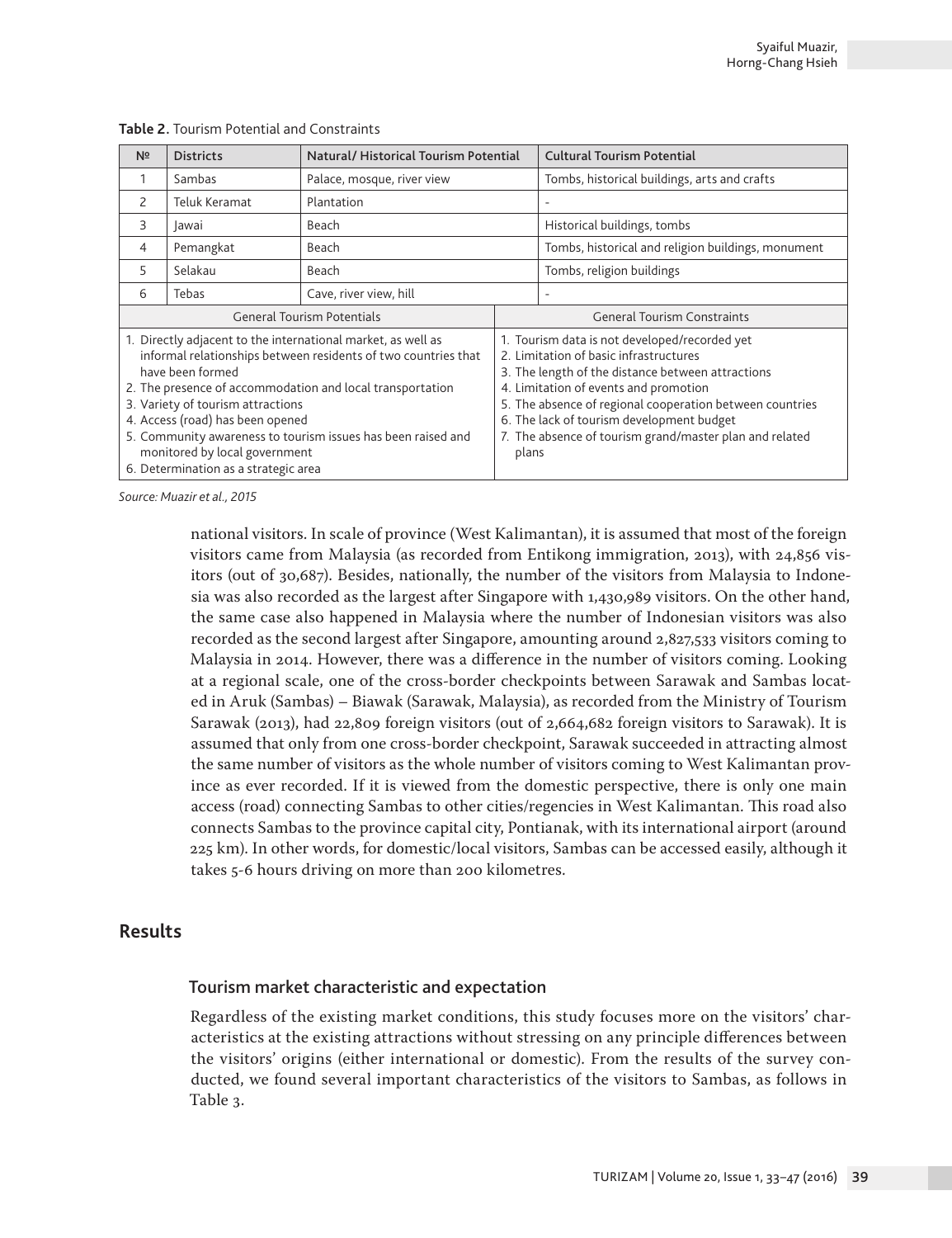#### **Table 3.** Tourism Market Characteristics

| Variables     | Category                      | %    | <b>Variables</b>     | Category                       | %    |  |
|---------------|-------------------------------|------|----------------------|--------------------------------|------|--|
| Sex           | Female                        | 50.7 | Ethnic               | Malay                          | 72.5 |  |
|               | Male                          | 47.6 |                      | Javanese                       | 17   |  |
|               | No answer                     | 1.7  |                      | Dayak                          | 2.5  |  |
| Religion      | Islam                         | 89.8 |                      | Chinese                        | 1.7  |  |
|               | No answer                     | 6.2  |                      | Sudanese                       | 1.1  |  |
|               | Catholic                      | 2.0  | Travel reason        | History                        | 39.1 |  |
|               | Buddha                        | 0.8  |                      | Knowledge                      | 17.6 |  |
|               | Protestant                    | 0.0  |                      | Recreation                     | 14.2 |  |
|               | Other                         | 0.3  |                      | Leisure                        | 13.6 |  |
| Age           | Below 17                      | 14.2 |                      | Family trip                    | 5.4  |  |
|               | $18 - 30$                     | 54   |                      | Scenery                        | 3.1  |  |
|               | $31 - 40$                     | 12.3 | Main activity        | Sightseeing                    | 47.6 |  |
|               | $41 - 50$                     | 9.9  |                      | Sightseeing and leisure        | 8.2  |  |
|               | More than 51                  | 9.6  |                      | Leisure                        | 13   |  |
| Origin        | Sambas                        | 39.7 |                      | Eating and leisure             | 3.4  |  |
|               | West Kalimantan               | 51   |                      | Taking picture                 | 2.5  |  |
|               | Outside West Kalimantan       | 7.9  | Travel               | Once a year                    | 31.2 |  |
|               | Outside Indonesia             | 0.6  | Frequencies          | Once a month                   | 28.6 |  |
| Education     | Elementary                    | 8.2  |                      | Event                          | 17.8 |  |
|               | Junior High School            | 10.5 |                      | Twice a year                   | 7.6  |  |
|               | Senior High School            | 43.3 |                      | Once a week                    | 11.6 |  |
|               | Vocational                    | 6.5  |                      | Four times a year              | 1.1  |  |
|               | Bachelor                      | 20.4 | Transportation       | Motorcycle                     | 49.6 |  |
|               | Master                        | 4.5  |                      | Car                            | 39.7 |  |
| Occupation    | Private Sector                | 32.6 |                      | Rental car                     | 9.1  |  |
|               | Student                       | 29.4 |                      | Bus                            | 0.8  |  |
|               | Government                    | 17   | Internet user        | Active                         | 51.8 |  |
|               | 17.2<br>Not Working           |      | (searching<br>travel | Not active                     | 43.3 |  |
| Income        | $0 - 1,000,000$               | 15   | information)         | Sometimes                      | 3.1  |  |
| (IDR)         | $1,000,001 - 2,000,000$       | 13.3 |                      | Rarely                         | 1.7  |  |
|               | 2,000,001 - 3,000,000<br>10.8 |      | Expenditure          | Food                           | 26.2 |  |
|               | $3,000,001 - 5,000,000$       | 8.2  | Allocation           | Food, Transportation           | 13.3 |  |
|               | More than 5,000,000           | 4.5  |                      | Transportation                 | 14.1 |  |
| Expenditure   | $0 - 100,000$                 | 42.5 |                      | Food, Transportation, Shopping | 2.5  |  |
| (IDR)         | 100,001-500,000               | 21   |                      | Food, Entrance Fee<br>2.5      |      |  |
|               | $500,001 - 1,000,000$         | 11.6 |                      | Accommodation                  | 1.7  |  |
|               | $1,000,001 - 5,000,000$       | 8.5  |                      |                                |      |  |
|               | 5,000,001 - 10,000,000        | 2    |                      |                                |      |  |
| <b>Status</b> | Single                        | 55.5 |                      |                                |      |  |
|               | Marriage                      | 42   |                      |                                |      |  |
|               | Other                         | 2.5  |                      |                                |      |  |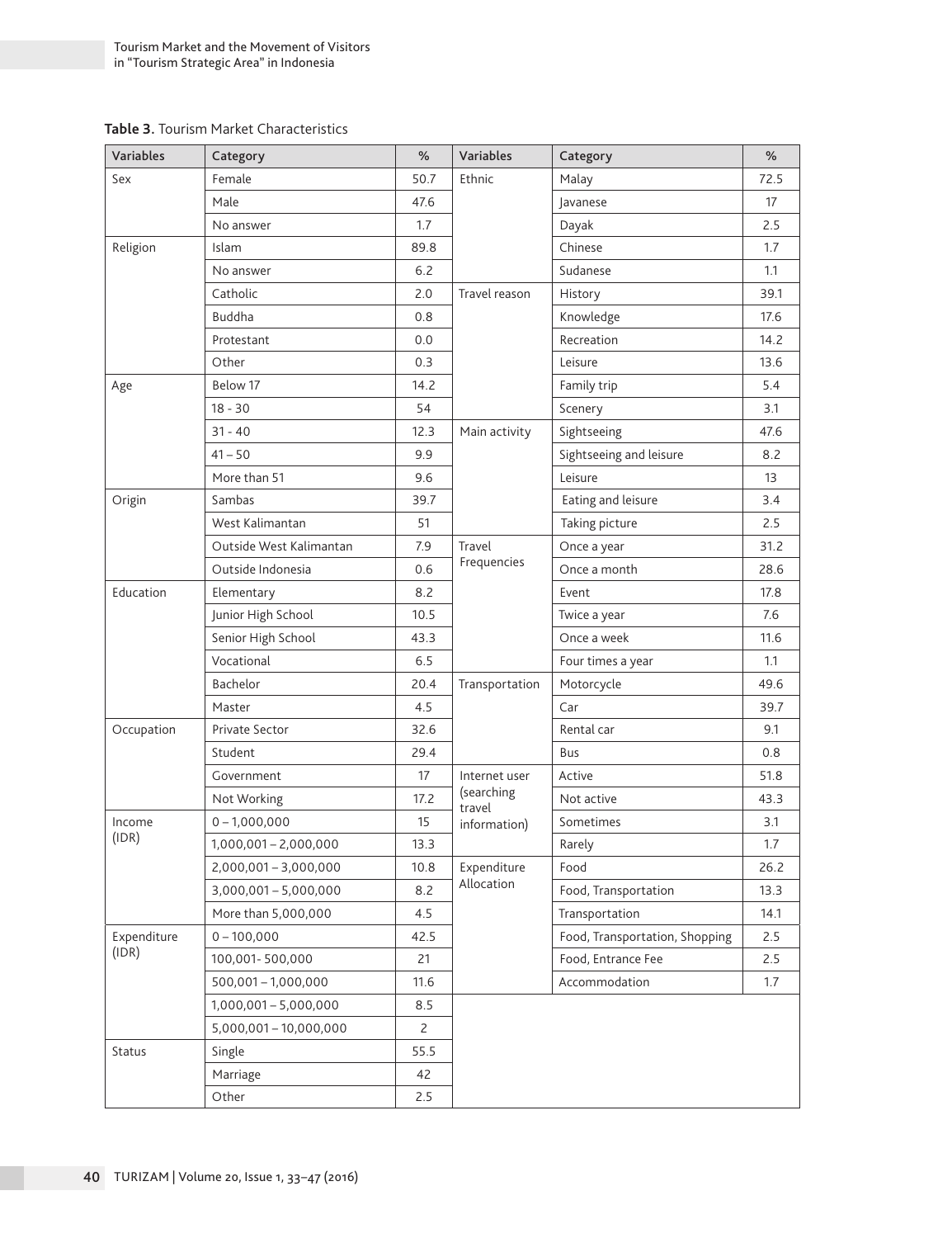In addition to the basic characteristics listed above, we also explored the visitors' "opinions" or responses related to the existing facilities and services at the destination area. In exploring the visitors' responses, we asked them about the conditions of the facilities, such as road/ access condition, electricity, communication, security, people hospitality, etc. We also asked them about which facilities supported their tourism activities and which one did not support their activities. Besides, an option was provided for the visitors to express their preferences on the "optimum" facilities that concluded by questioning their expectations regarding the provision of the "alternative facilities" needed. The summary of the findings is described in Table 4.

| Variables             | Category          | %    | Variables                  | Category                        | %    |
|-----------------------|-------------------|------|----------------------------|---------------------------------|------|
| Road/ Access          | Support           | 58.1 | Good Facilities            | People hospitality              | 41.9 |
|                       | Not support       | 39.7 |                            | Road/access                     | 14.2 |
| Electricity           | Support           | 71.1 |                            | Fresh water                     | 9.6  |
|                       | Not support       | 22.7 |                            | Security                        | 6.8  |
| Fresh water           | Support           | 64.6 |                            | Electricity                     | 4.8  |
|                       | Not support       | 31.7 |                            | Environment                     | 4.8  |
| Trash bin             | Support           | 52.1 |                            | Telecommunication               | 2.5  |
|                       | Not support       | 43.6 |                            | Trash bin                       | 2.3  |
| Telecommunication     | Support           | 70   |                            | Shopping                        | 1.7  |
|                       | Not support       | 27.5 |                            | Cleanness                       | 1.4  |
| Internet access       | Support           | 60.6 |                            | Other                           |      |
|                       | Not support       | 35.4 | <b>Expected Facilities</b> | Garden                          | 9.9  |
| Entertainment         | Support           | 38.5 |                            | Free internet access            | 7.1  |
|                       | Not support       | 57.8 |                            | Relaxing places                 | 6.5  |
| Shopping              | Support           | 47   |                            | Playground                      | 4.8  |
|                       | Not support       | 49   |                            | Entertainment                   | 3.7  |
| Security              | Support           | 85.3 |                            | Souvenir                        | 2.8  |
|                       | Not support       | 11   |                            | Better environment              | 2.5  |
| Hospitality           | Support           | 90.1 |                            | Shelter                         | 2.5  |
|                       | Not support       | 7.1  |                            | Better land use                 | 2.3  |
| <b>Bad Facilities</b> | Road/access       | 29.7 |                            | Toilet                          | 2.3  |
|                       | Entertainment     | 26.9 |                            | Other                           |      |
|                       | Trash bin         | 5.1  | Other Interesting          | Singkawang beach                | 17.3 |
|                       | Fresh water       | 4.8  | Places                     | Temajuk village                 | 6.2  |
|                       | Telecommunication | 3.1  |                            | Singkawang city                 | 5.7  |
|                       | Internet access   | 2.8  |                            | Sebedang lake                   | 4.2  |
|                       | Environment       | 1.7  |                            | Pasir Panjang beach             | 3.7  |
|                       | Cleanness         | 1.4  |                            | Bukit Jamur                     | 2.5  |
|                       | Shopping          | 1.4  |                            | Sebedang lake, Singkawang beach | 1.7  |
|                       | Information       | 1.1  |                            | Temajuk beach                   | 1.4  |
|                       | Other             |      |                            | Singkawang, Mempawah            | 1.1  |
|                       |                   |      |                            | Other                           |      |

**Table 4.** Visitor Opinion and Expectation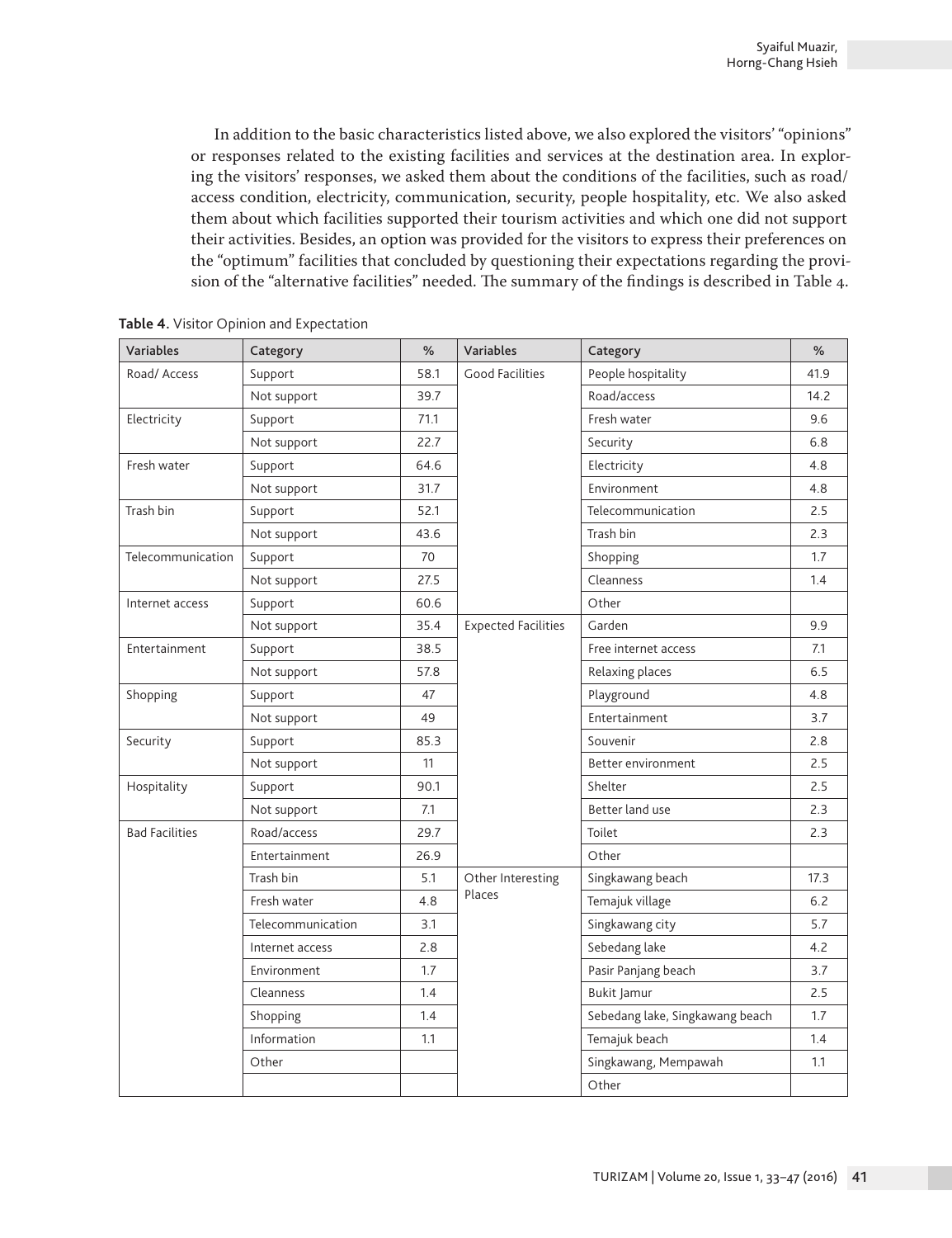#### Visitors' movement: origin, destination, and transit

The model developed here was gained by exploring the locations or point by point of trips performed by the visitors. The model sorting was started from the visitors' origins, places visited, and the possibility of other places to visit. In addition, the visitors' experiences in visiting the tourism attractions in the border area or the neighbouring country were also explored. To understand the trip trends or the movement from one place to another, several measurement techniques was performed in terms of network analysis. The measurements were ranging as follows: (1) "in-degree" to determine the amount (trend) of the tourism attractions already chosen as well as the trip experiences to border area/neighbouring country; (2) "out-degree" to find out the distribution of the visitors' origins; and (3) the combination of "in/out degree" to discover the diffusion of the visitors from their current attractions to other attractions in the same trips/activities. In addition to using the "degree" measurement, the existence of the important locations or places was also considered. The important location here was defined as one location that could be a "bridge" to another location or had a close relationship to other locations. This measurement was performed by measuring the network centrality using betweenness, closeness, and eigenvector formulas. Based on the calculation was found the "relationship graph" as follows:



**Figure 3.** Market Network Graph *Source: Analysis (2015)*

If we translate the graph into several measurements and calculate it using NodeXL, we can consider several values from the result.

In terms of the visitors' origins ("out-degree"), Pontianak as the provincial capital city became the main source of the visitors who came to the tourism attractions in Sambas although the distance between these two cities was far. Moreover, the residents of Sambas (including Tebas, Sekura, Telok Melano, and Selakau) and other cities passed through along the accessing roadway, such as Singkawang and Mempawah also contributed the most visitors. Interestingly, the inhabitants of one of the regencies located far from Sambas, namely Ketapang regency, were also interested in visiting the tourism attractions in Sambas. From the sur-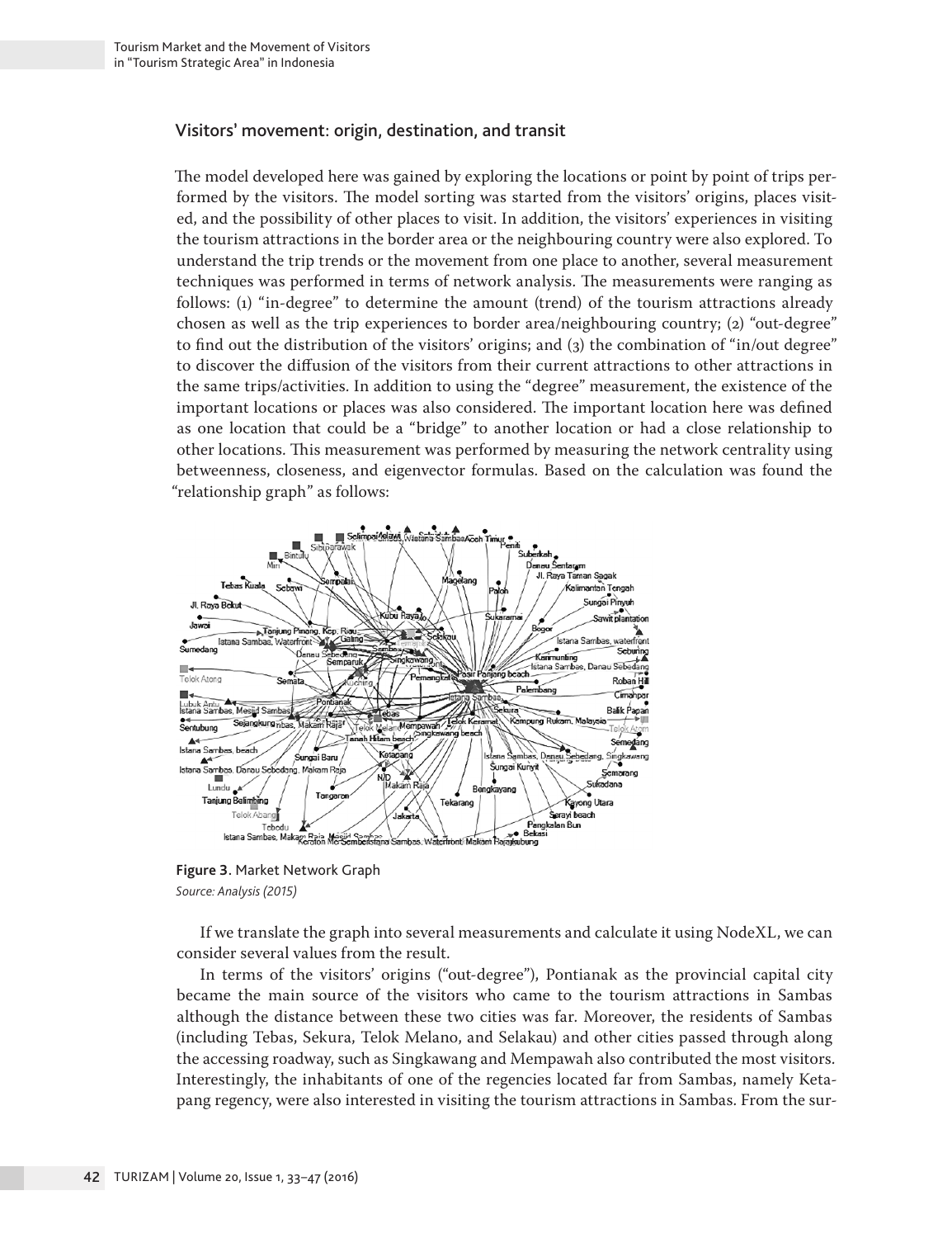| N <sup>2</sup> | InDegree                        |                | OutDegree        |                | <b>Betweenness</b>          |        | Closeness                                            |       | Eigenvector      |       |
|----------------|---------------------------------|----------------|------------------|----------------|-----------------------------|--------|------------------------------------------------------|-------|------------------|-------|
| 1              | Sambas<br>Palace                | 53             | Pontianak        | 21             | Sambas<br>Palace            | 7188.7 | Balikpapan                                           | 1     | Sambas<br>Palace | 0.082 |
| $\overline{c}$ | Sebedang<br>Lake                | 16             | Sambas           | 13             | Pontianak                   | 2151.6 | Sambas<br>Palace,<br>Sebedang<br>Lake,<br>Singkawang | 1     | Temajuk          | 0.036 |
| $\overline{3}$ | Temajuk                         | 16             | Sambas<br>Palace | 12             | Sambas                      | 1167.6 | Sambas<br>Palace                                     | 0.007 | Sebedang<br>Lake | 0.032 |
| $\overline{4}$ | Telok<br>Melano                 | 10             | Tebas            | 8              | Sebedang<br>Lake            | 983.2  | Sebedang<br>Lake                                     | 0.005 | Pontianak        | 0.030 |
| 5              | Kuching                         | 8              | Singkawang       | 8              | Tebas                       | 654.6  | Temajuk                                              | 0.005 | Sambas           | 0.025 |
| 6              | Waterfront                      | $\overline{7}$ | Mempawah         | 6              | Sambas<br>Palace<br>complex | 578.2  | Pontianak                                            | 0.005 | Tebas            | 0.022 |
| $\overline{7}$ | Sambas<br>Palace,<br>Waterfront | $\overline{4}$ | Sekura           | 6              | Sekura                      | 494.3  | Sambas                                               | 0.005 | Singkawang       | 0.022 |
| $\mathsf{R}$   | Sambas<br>Palace,<br>Makam      | $\overline{4}$ | Ketapang         | 5              | Temajuk                     | 427.5  | Waterfront                                           | 0.005 | Waterfront       | 0.020 |
| 9              | Makam Raja                      | 3              | Telok<br>Keramat | $\overline{4}$ | Sukadana                    | 388    | Tebas                                                | 0.005 | Mempawah         | 0.019 |
| 10             | Sambas<br>Palace<br>complex     | 3              | Selakau          | $\overline{4}$ | Ketapang                    | 275.7  | Tombs                                                | 0.005 | Galing           | 0.018 |

**Table 5.** Location Degree and Centrality (the highest)

*Source: Analysis, 2015*

vey, there were only two Malaysian visitors who visited Sambas Palace. They were interested in the palace because they wanted to see the historical building and the surrounding areas. Regarding the most visited attractions ("in-degree"), Sambas Palace was still the main tourism attraction for visitors followed by Sebedang Lake, waterfront area, King's tombs, which, in fact, these location (except Sebedang Lake) were interconnected to each other and could be accessed by walking or using vehicle. For further travel location (attraction) options, many visitors were interested to continue their trips starting from Sambas Palace to Sebedang Lake and other attractions near Sambas Palace (waterfront area and tombs). This condition showed that Sambas Palace was one of the important attractions (locations) in terms of transit where the activities were diffused.

Related to the visitors' interests in the border area or neighbouring country (Sarawak, Malaysia), Temajuk-Paloh was still attractive with its beach and turtle breeding. From "in/ out degree" measurement, Temajuk (in Sambas), as well as Telok Melano and Kuching (in Sarawak) were popular locations in the border area and neighbouring country. For the frequency, 16.4% of the total visitors surveyed had visited Temajuk, and 19.3% of them visited Sarawak, Malaysia. From the results, it can be seen that the neighbouring country was more "attractive" for the visitors than the State's border area. Judging from the origins of the visitors, Pontianak and Sambas were the sources of most visitors to the Temajuk. Likewise, many visitors who visited Sarawak, Malaysia came from Pontianak and Sambas.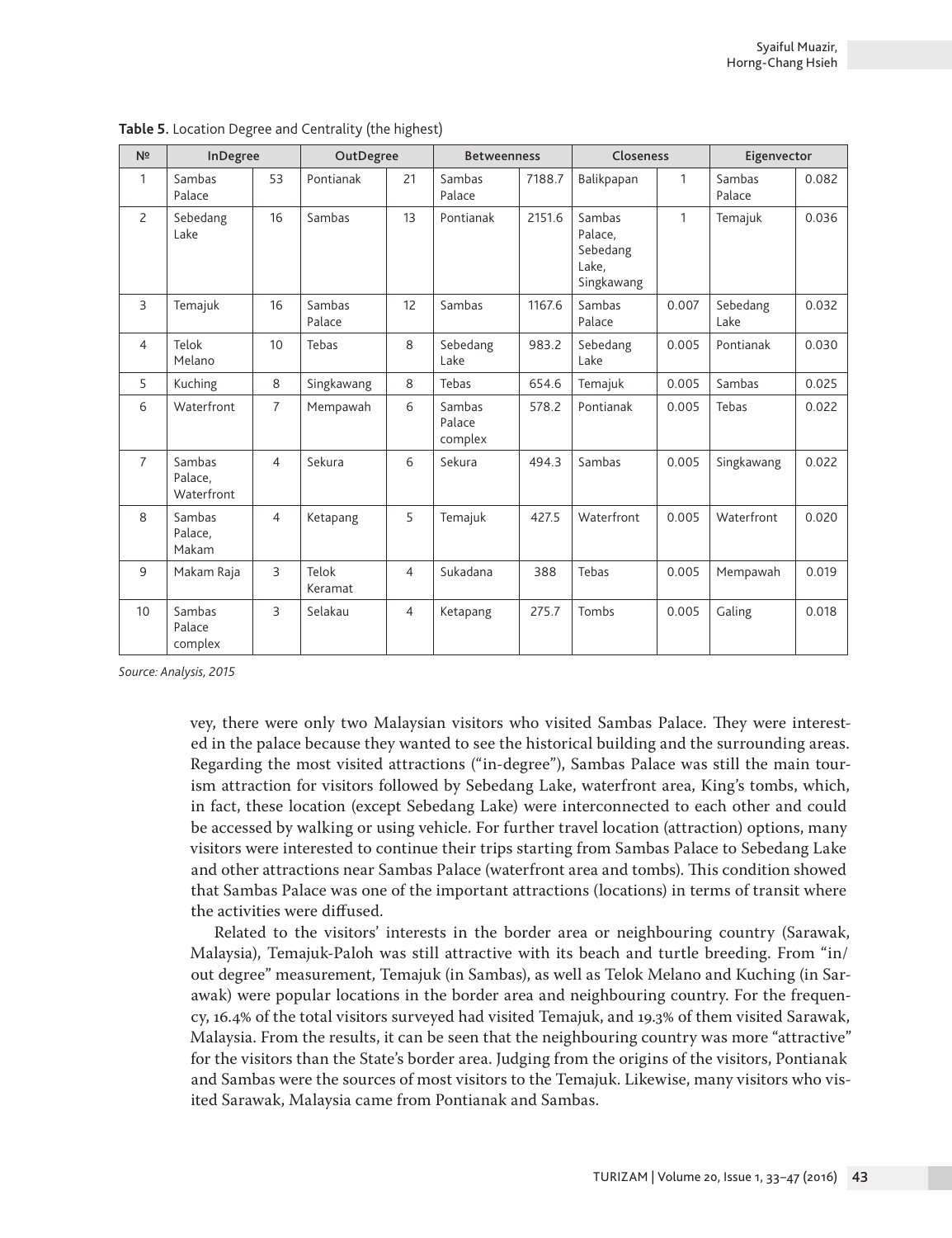Furthermore, to explore which location was important as its relations and "diffusion", we considered its centrality. Adopted from Wasserman and Faust (1994), betweenness is the one in the middle, the one between the others, and become a "bridge" between others. Also, closeness centrality reflects how close the actors are to each other, which means that an actor is central if it quickly interacts with all others. The third approach is eigenvector which is an effort to find the most central actors in terms of the overall network structure (Hanneman and Riddle, 2005). As the "special" locations which were capable at linking among locations (betweenness), Sambas Palace, Pontianak, and Sebedang Lake seemed to be the important locations in the network. Sambas Palace and Sebedang Lake were two attractions which became the main destinations as well as the transit areas to the next destinations (diffusion). On the contrary, Pontianak and Sambas were two locations that connected other locations to the tourism attractions in Sambas. If viewed from the level of the closeness, Sambas Palace, Sebedang Lake, and Temajuk were the locations that were close to other locations and could quickly interacted to other locations. Balikpapan with its "out-degree" had a high value of closeness because it only interacted directly with one of each location but not with all locations inside the network. Therefore, it was not accounted for as the important location in the "whole network", but it was in terms of only local context. To close our exploration in "centrality," in the scale of eigenvector, it was assumed that Sambas Palace, Temajuk, Sebedang Lake, Pontianak, etc. were still the most central locations in the whole network. Interestingly, Temajuk, which is a border area, was also included as the most central location when compared with the neighbouring country.

# **Discussion and closing statement**

From the several findings above, some important things to consider in developing the tourism area (by looking at its visitors' characteristics) in Sambas are:

- 1. The main visitors to Sambas were domestic visitors who came from Pontianak, Sambas, Singkawang, Mempawah, and other areas that were connected by the main road along the coastal area. Most of the visitors had an interest or curiosity in historical building and recreational activities. Hence, their activities were mostly related with sightseeing, leisure, and culinary activities.
- 2. The tourism management and stakeholders need to pay attention on other visitors' characteristics in order to provide an appropriate "place" and service in accordance with the "segmentation." These characteristics range from occupation, age, level of education, expenditure and allocation, income level, vehicle facilities, and the provision of web-based information.
- 3. The visitors' expectations and interests are also worthwhile to consider the management of the existing tourism attractions. The visitors' expectations, interests, and imaginations about visiting one place (e.g. beach, village, city life, etc.) need to be considered to assess the quality and upgrade the facilities. Besides, the assessment on other attractions outside Sambas needs to be developed in order to raise the benefit from the existing attractions and their future development.
- 4. Related to the locations that were considered to be important or "central" inside the "constellation" (network) of the origins and attractions, Pontianak and other connected cities/regencies along the "north coast" became the important locations in contributing visitors to Sambas. Sambas Palace and Sebedang Lake acted as the central points in the network, either as the main attractions or as the starting points to the next trips. The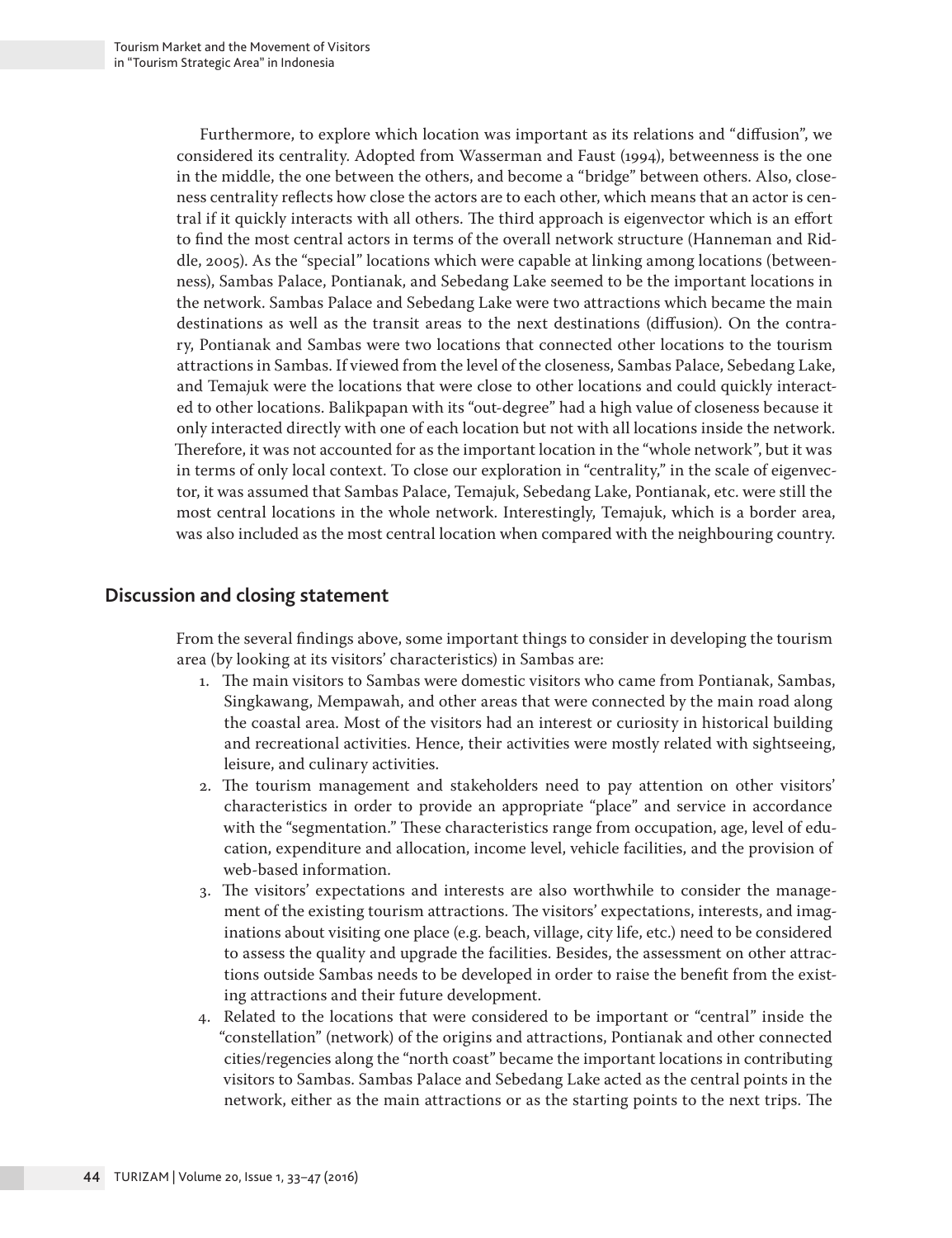connecting trips of the visitors still circled around Sambas (Sambas Palace, Sebedang Lake, waterfront, and King's tombs). Interestingly, the border area in Temajuk and the neighbouring country (Sarawak, Malaysia) also became the major attractions and places where visitors "desired" to visit. In addition, inside the network, Temajuk became the central point (important place) after Sambas Palace.

Related with several important facts mentioned above, the tourism development in Sambas can be arranged by considering the tourism market and the attempts to respond it. The tourism attractions that exist can be evaluated and adjusted to the market expectations. Moreover, other market variables are also needed to consider. To be more detailed, knowing and understanding the tourism market are useful to set the attractions to produce appealing needs for each segment (McKercher et al., 2002). Then, tourism segmentation (by selective targeting) can also help to construct the region appeals (Pearce, 1997). To meet the needs of the market, at least basic infrastructure is also worth to consider (Wade et al., 2001). Basic infrastructures are useful to connect the attractions or areas with the facilities that can provide pleasure and comfort for the visitors. After the market and attraction evaluation (matching) is conducted, the development prioritisation and differentiation of attraction may be delivered (Yeoman, et al., 2009). The prioritisation might focus on each character or visitor segment that exists. It can be geographical (so the access should be upgraded), or based on the visitors' expectations (so new attractions are needed), or according to other considerations. After the "communication" takes place between the market and products (attractions), the market and its prospect needed to be picked up by packaging promotion efforts and awareness campaigns for the attractions and existing tourism products (Perez et al., 2005). The suitability and market changes should be continuously monitored (Koc, 2006) in order to keep tourism products and service adapting.

In terms of tourism attractions, the products or specific attractions (different from other competitors) are maintained and directed to create new segments. According to the Baud-Bovy & Lawson (2002), the development of tourism products can be initiated by specific product. The product itself can be located in the centre and spread over a region or blended with several interests. Related to the central location and diffusion, if each point is put inside a map, it will describe some important points in form of origins, attractions visited, and the next movements to the other attractions as well as the border areas. From these important locations, the tourism development in Sambas can be started by giving attention to the domestic and inter-



**Figure 4.** Original Network and Locations (left) and Recommendation (right) *Source: Analysis (2015)*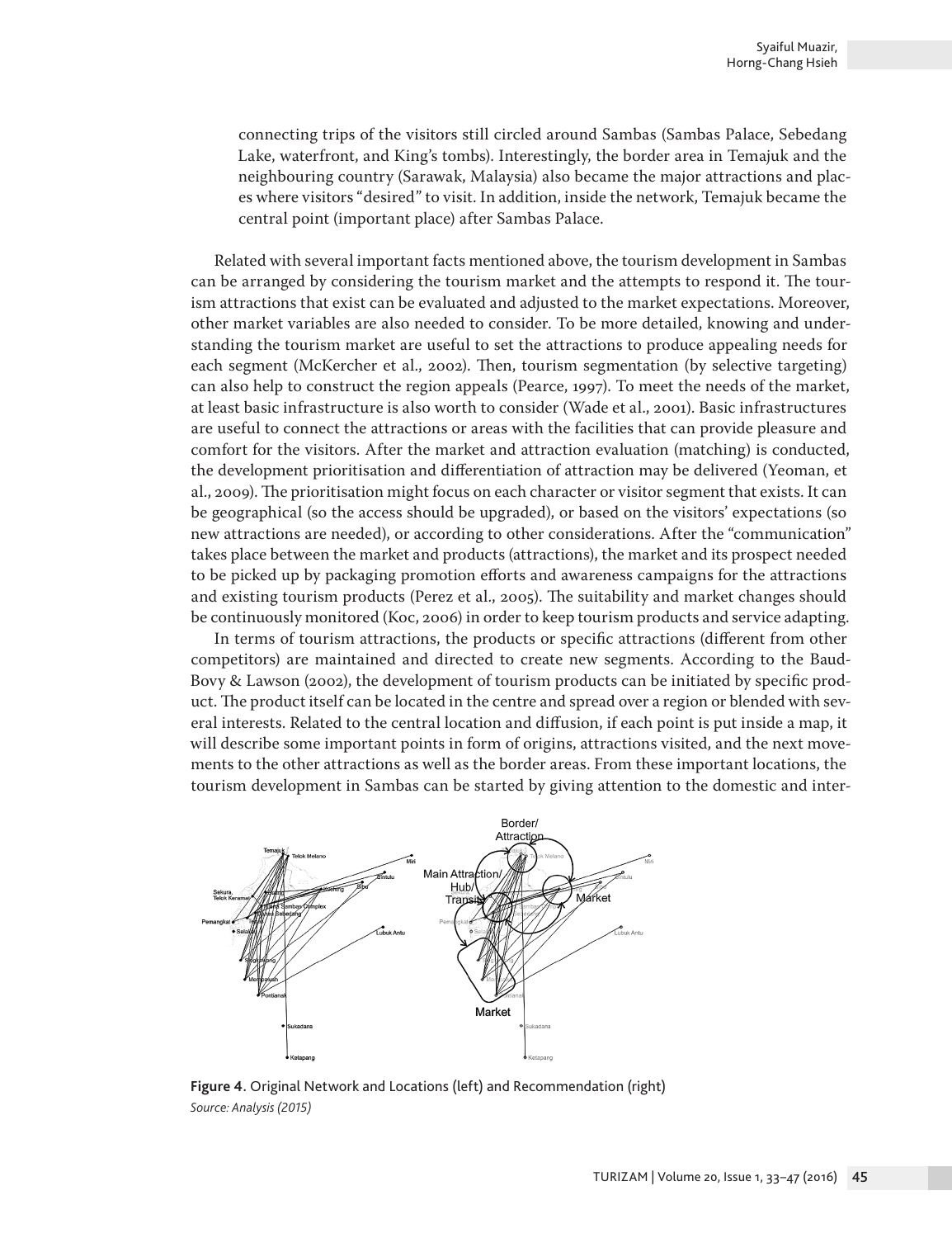national markets. The visitors from the province capital city (Pontianak) and in line with it can be a major concern in how to attract and satisfy them. In addition, in terms of its closeness to the international market, Sarawak-Malaysia, Sambas regency should be also strengthened by providing a good access and attraction options. The tourism attractions in Sambas can serve as a central or connector to other attractions, both within the region and in international market. As becoming the centre (hub), transit, and connector, Sambas tourism strategic areas can contribute to the border area (national strategic activity centre) by distributing trips. Likewise, the border area may become the main entrance for international visitors to Sambas. From both interactions, the development pulse from and to each area is expected to co-exist.

As a closing statement, it needs to be emphasised that the main tourism market in tourism strategic areas was still dominated by domestic market. These visitors did not only visit the tourism attractions in Sambas, but also reached the border area and neighbouring country. This market niche can be "exploited" by Sambas by rearranging their attraction hierarchy and by placing the attractions around Sambas Palace as the centre of activities which later can be diffused to other locations. Related with the border area, there are two functions that are born, as a part of a journey from the central and as the main entrance. The consequence of these two functions is to provide a good access and appropriate attractions.

## **References**

- Andreu, L., Kozak, M., Avci, N., Cifter, N. 2005. Market Segmentation by Motivations to Travel. *Journal of Travel & Tourism Marketing*, 19(1), 1-14.
- Armstrong, G., Kotler, P. 2005. Marketing; An Introduction. Pearson Edition, Inc., New Jersey.
- Baud-Bovy, M., Lawson, F. 2002. Tourism and Recreation Handbook of Planning and Design. Architectural Press, Oxford.
- Bowden, J. 2003. A Cross-National Analysis of International Tourist Flow in China. *Tourism Geographies: An International Journal of Tourism Space, Place, and Environment*, 5(3), 257- 279.
- Buckley, P, J., Witt, S, F. 1987. The International Tourism Market in Eastern Europe. *The Service Industries Journal*, 7(1), 91-104.
- Cambridge Dictionary Online. 2015. Words Definition. URL: http://dictionary.cambridge.org/ (Accessed on May, 2015)
- Chang, J., Min, J, C. H., Lin, Y-H, P., Chiang, C, H. 2007. Profiling Japanese Tourists Visiting Night Markets in Taiwan. *Journal of Quality Assurance in Hospitality & Tourism,* 8(2), 25-44.
- Chen, J, S., Chang, L-L, Cheng, J-S. 2010. Exploring Market Segments of Farm Tourism in Taiwan. *Journal of Hospitality Marketing & Management*, 19(4), 309-325.
- Diaz-Perez, F.M., Bethencourt-Cejas, M., Alvarez-Gonzales. 2005. The Segmentation of Canary Island Tourism Markets by Expenditure Implications for Tourism Policy. *Tourism Management* 26, 961-964.
- Dolnicar, S. 2002. A Review of Data-Driven Market Segmentation in Tourism. *Journal of Travel & Tourism Marketing*, 12(1), 1-22.
- Goeldner, C, R., Ritchie, J. R. 2012. Tourism: Principles, Practices, Philosophies. Twelfth Edition. John Wiley & Sons, New Jersey.
- Gonzalez, A, M., Bello, L. 2002. The Construct Lifestyle in Market Segmentation. *European Journal of Marketing*, 36(1-2), 51-85.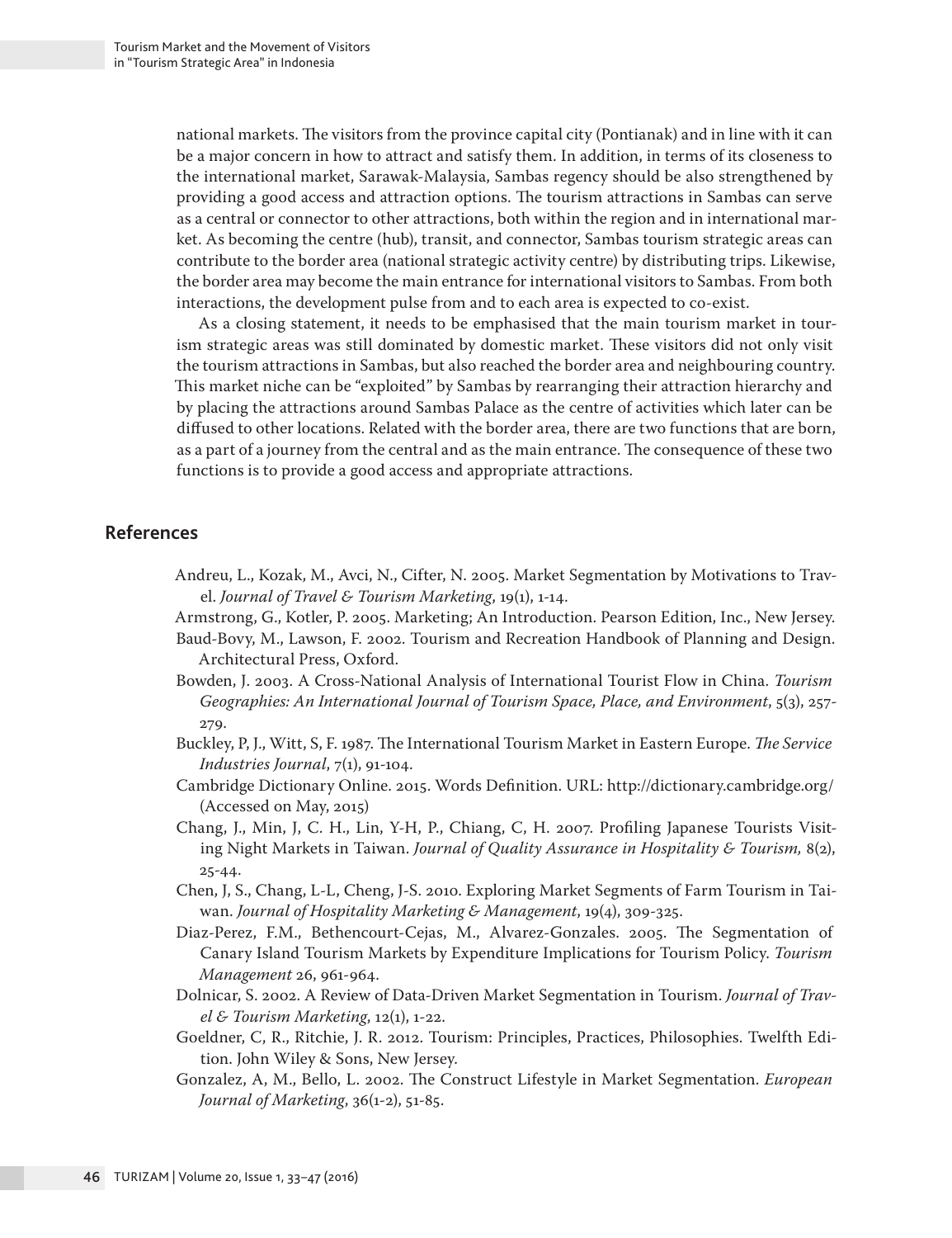- Hanneman, R., Riddle, M. 2005. Introduction to Social Network Methods. On line Textbook of Social Network Analysis. URL: http://faculty.ucr.edu/~hanneman/ (Accessed on May, 2015).
- Highet, B, P., Johnson, W, H. 1984. Harlem Tourism Market Assessment and Potential. *Tourism Management*, June 1984.
- Holyoak, N., Carson, D. 2009. Modelling Self-Drive Tourist Pattern in Desert Australia. The 32 Australasian Transport Researh Forum – ATRF. Auckland, New Zealand.
- Hwang, Y-H., Gretsel, U., Fesenmaier, D, R. 2006. Multicity Trip Patterns, Tourist to The United States. *Annals of Tourism Research*, 33, 1057-1078.
- Jie, D, Q, D. 2001. A Study of Mainland China Outbound Tourism Markets. *Tourism Review,* 56(1-2), 44-47.
- Kim, A, K., Keuning, J., Robertson, J., Kleindorfer, S. 2010. Understanding the Birdwatching Tourism Market in Queensland, Australia. *Anatolia, An International Journal of Tourism and Hospitality Research*, 21(2), 227-247.
- Kim, S, S., Kim, M., Park, J., Guo, Y. 2008. Cave Tourism: Tourist' Characteristics, Motivations to Visit, and the Segmentation of Their Behaviour. *Asia Pacific Journal of Tourism Research,*  13(3), 299-318.
- Koc, E. 2005. New Product Development in the Turkish Tourism Market: The Case of Football Tourism. *Journal of Sport & Tourism*, 10(03), 165-173.
- Leiper, N. 1979. The Framework of Tourism: Towards a Definition of Tourism, Tourist, and the Future Tourist Industry. *Annals of Tourism Research.* Oct/Dec
- Liu, Y-D. 2014. Image-Based Segmentation of Cultural Tourism Market: The Perceptions of Taiwan's Inbound Visitors. *Asia Pacific Journal of Tourism Research,* 19(8), 971-987.
- Masiero, L., Zoltan, J. 2013. Tourist Intra-Destination Visits and Transport Mode: A Bivariate Probit Model. *Annals of Tourism Research,* 43, 529-546.
- McKercher, B., Ho, P, S. Y., Cross, H, D., So-Ming, B, C. 2002. Activities-Based Segmentation of the Cultural Tourism Market. *Journal of Travel & Tourism Marketing*, 12(1), 23-46.
- McKercher, B., Lau, G. 2008. Movement Patterns of Tourist within a Destination. *Tourism Geographies: An International Journal of Tourism Space, Place, and Environment,* 10(3), 355-374.
- Ministry of Tourism Sarawak. 2013. Sarawak Tourism Quick Facts 2013. Statistical Data
- Ministry of Tourism. 2010. Ministry of Tourism Strategic Plan 2010-2014. Government Regulation.
- Ministry of Tourism. 2013. Tourism Statistics. Statistical Data. URL: http://www.parekraf. go.id/asp/ringkasan.asp?c=87 (Accessed on May, 2015)
- Muazir, S., Hsieh, H, C. 2015. People, Places, and Orientation: Urban System and Social Network in Lagging-Strategic Area (Borderland) in Indonesia. Paper presented at the 8<sup>th</sup> International Conference on Planning and Design, 25th-28th May 2015.
- Muazir, S., Nurhamsyah, M., Alhamdani, M, R. 2015. Designing National Tourism Strategic Area (Borderland) in West Kalimantan, Conditions, Concepts, and Development. Paper presented at National Conference: The Application of the Science and Technology  $27^{th}-28^{th}$ May 2015.
- Oppermann, M. 1992. Intranational Tourist Flows in Malaysia. *Annals of Tourism Research,* 19, 482-500.
- Orellana, D., Breht, A, K., Ligtenberg, A., Wachwociz, M. 2012. Exploring Visitors Movement Patterns in Natural Recreational Areas. *Tourism Management* 33, 672-682.